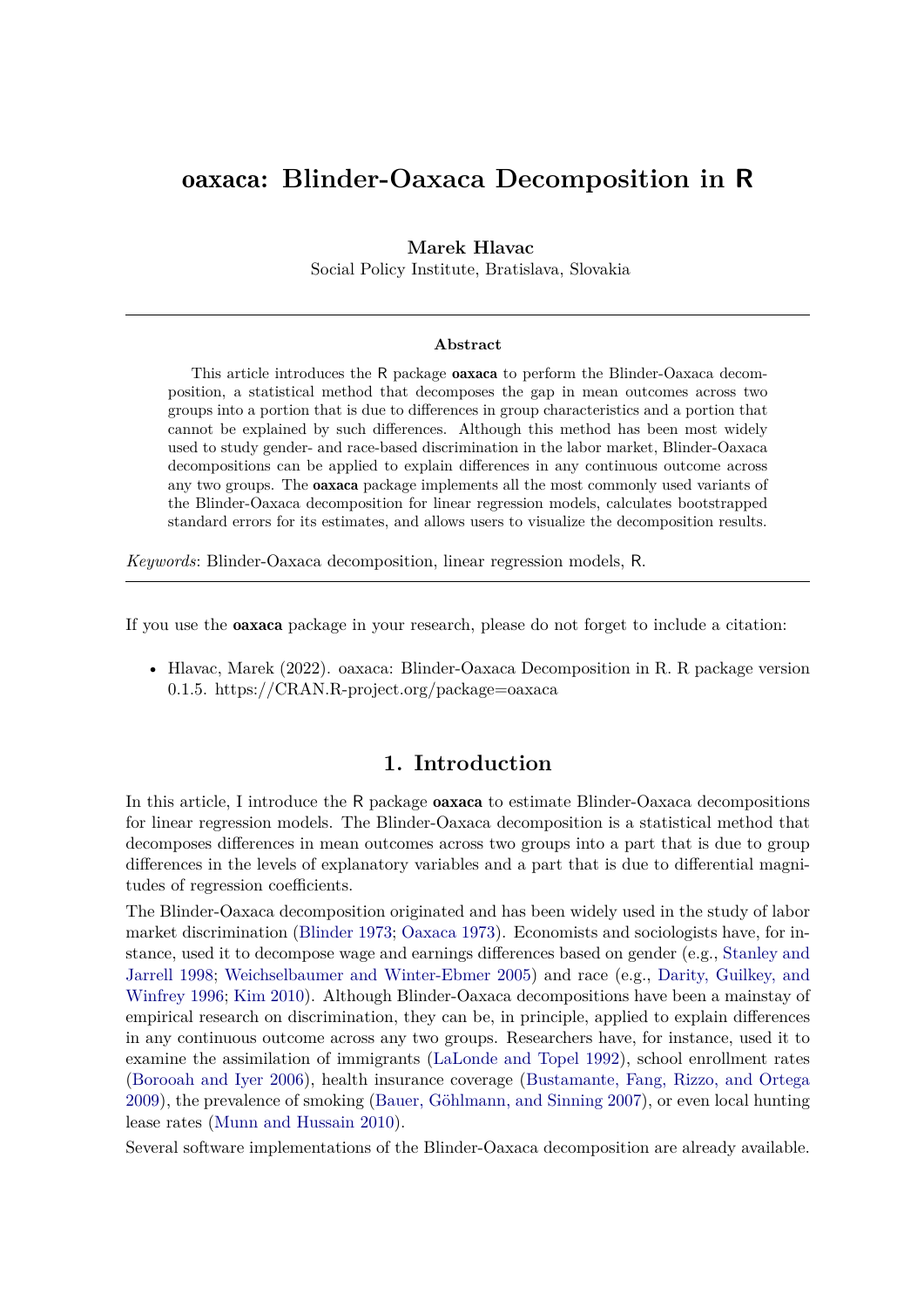These include modules oaxaca (Jann 2008) and decomp (Watson 2010) for Stata (Stata-Corp 2017) that estimate the decomposition for linear regression models. In addition, Stata modules fairlie (Jann 2006) and nldecompose (Sinning, Hahn, and Bauer 2008) implement the decomposition for a large variety of non-linear models using methods proposed in Fairlie (2005), Bauer and Sinning (2008) and Bauer and Sinning (2010). A SAS (SAS Institute 2017) implementation of the Blinder-Oaxaca decomposition for non-linear models is also available (Fairlie 2013).

The oaxaca package is the first Blinder-Oaxaca decomposition package for the R statistical programming language (R Core Team 2017). It implements several types of the decomposition for linear regression models, and obtains point estimates of all decomposition components using the same estimation procedures as the Stata module oaxaca (Jann 2008). Standard errors are calculated using a non-parametric bootstrapping approach (Efron 1979). Unlike any other existing software implementation of the Blinder-Oaxaca decomposition, oaxaca enables users to generate elegant bar graph visualizations of all decomposition results.

The package is available free of charge, and can be installed from the Comprehensive R Archive Network (CRAN) (2017) in the usual way:

#### R> install.packages("oaxaca")

In the next section, I give a brief description of the Blinder-Oaxaca decomposition method. I then provide an overview of the oaxaca package's features in Section 3. In Section 4, I showcase them on an empirical example that examines the wage gap between native and foreign-born Hispanic workers in metropolitan Chicago. Section 5 concludes.

### **2. Blinder-Oaxaca decomposition**

This section provides an overview of the Blinder-Oaxaca decomposition. It is by no means intended to be exhaustive, and primarily aims to give readers an understanding of the estimation procedures that the **oaxaca** package implements. Readers who are interested in a more comprehensive and rigorous treatment of the statistical method can refer to the excellent overview in Jann (2008), whose notation I follow with only a few minor adjustments.

The aim of the Blinder-Oaxaca decomposition is to explain how much of the difference in mean outcomes across two groups is due to group differences in the levels of explanatory variables, and how much is due to differences in the magnitude of regression coefficients (Oaxaca 1973; Blinder 1973). I will label the two groups as Group A and Group B. The mean outcome difference to be explained  $(\Delta Y)$  is simply the difference of the mean outcomes for observations in Group A and Group B, denoted as  $\overline{Y}_A$  and  $\overline{Y}_B$ , respectively:

$$
\Delta \bar{Y} = \bar{Y}_A - \bar{Y}_B \tag{1}
$$

#### **2.1. Threefold decomposition**

In the context of a linear regression, the mean outcome for Group  $G \in \{A, B\}$  can be expressed as  $\bar{Y}_G = \bar{X}'_G \hat{\beta}_G$ , where  $\bar{X}_G$  contains the mean values of explanatory variables and  $\hat{\beta}_G$  are the estimated regression coefficients. Hence,  $\Delta \bar{Y}$  can be rewritten as: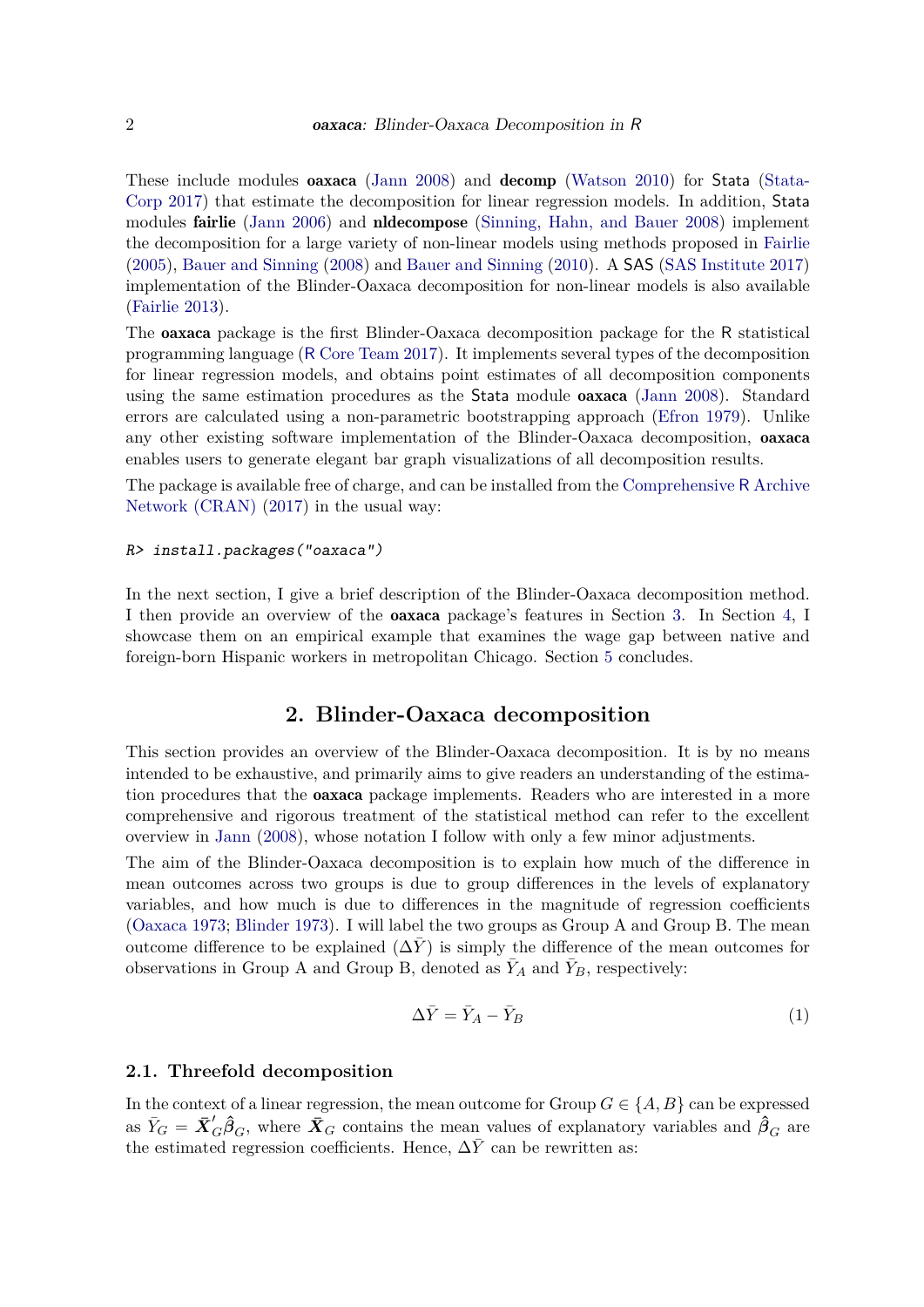$$
\Delta \bar{Y} = \bar{X}_A' \hat{\beta}_A - \bar{X}_B' \hat{\beta}_B
$$
\n(2)

This expression can, in turn, be written as the sum of the following three terms:

$$
\Delta \bar{Y} = \underbrace{(\bar{X}_A - \bar{X}_B)' \hat{\beta}_B}_{\text{endownents}} + \underbrace{\bar{X}'_B (\hat{\beta}_A - \hat{\beta}_B)}_{\text{coefficients}} + \underbrace{(\bar{X}_A - \bar{X}_B)' (\hat{\beta}_A - \hat{\beta}_B)}_{\text{interaction}}
$$
(3)

Equation 3 is the threefold Blinder-Oaxaca decomposition of the mean outcome difference. The endowments term represents the contribution of differences in explanatory variables across groups, and the coefficients term is the part that is due to group differences in the coefficients. Finally, the interaction term accounts for the fact that cross-group differences in explanatory variables and coefficients can occur at the same time.

The threefold decomposition can also be estimated separately for each explanatory variable:

$$
\underbrace{(\bar{X}_A - \bar{X}_B)'\hat{\beta}_B}_{\text{endownents}} = \underbrace{(\bar{X}_{1A} - \bar{X}_{1B})\hat{\beta}_{1B}}_{\text{variable 1}} + \underbrace{(\bar{X}_{2A} - \bar{X}_{2B})\hat{\beta}_{2B}}_{\text{variable 2}} + \dots
$$
(4)

$$
\underbrace{\bar{X}'_B(\hat{\beta}_A - \hat{\beta}_B)}_{\text{coefficients}} = \underbrace{\bar{X}_{1B}(\hat{\beta}_{1A} - \hat{\beta}_{1B})}_{\text{variable 1}} + \underbrace{\bar{X}_{2B}(\hat{\beta}_{2A} - \hat{\beta}_{2B})}_{\text{variable 2}} + \dots
$$
\n(5)

$$
\underbrace{(\bar{X}_A - \bar{X}_B)'(\hat{\beta}_A - \hat{\beta}_B)}_{\text{interaction}} = \underbrace{(\bar{X}_{1A} - \bar{X}_{1B})(\hat{\beta}_{1A} - \hat{\beta}_{1B})}_{\text{variable 1}} + \underbrace{(\bar{X}_{2A} - \bar{X}_{2B})(\hat{\beta}_{2A} - \hat{\beta}_{2B})}_{\text{variable 2}} + \dots \quad (6)
$$

#### **2.2. Twofold decomposition**

Alternatively, one can estimate a twofold Blinder-Oaxaca decomposition. The twofold approach decomposes the mean outcome difference with respect to a vector of reference coefficients  $\hat{\beta}_R$ . In the research literature on labor market discrimination, the reference coefficient vector has typically been interpreted to be non-discriminatory – in other words, as the set of regression coefficients that would emerge in a world of no labor market discrimination.

$$
\Delta \bar{Y} = \underbrace{(\bar{X}_A - \bar{X}_B)'\hat{\beta}_R}_{\text{explained}} + \underbrace{\bar{X}_A'(\hat{\beta}_A - \hat{\beta}_R)}_{\text{unexplained A}} + \underbrace{\bar{X}_B'(\hat{\beta}_R - \hat{\beta}_B)}_{\text{unexplained B}}
$$
(7)

As Equation 7 shows, the twofold decomposition divides the difference in mean outcomes into a portion that is explained by cross-group differences in the explanatory variables, and a part that remains unexplained by these differences.

The unexplained portion of the mean outcome gap has often been attributed to discrimination, but may also result from the influence of unobserved variables. It can be further decomposed into two sub-components, labeled "unexplained A" and "unexplained B" above. If one interprets the reference coefficient vector to be non-discriminatory, these sub-components measure the part of the mean difference in outcomes that originates from discrimination in favor of Group A and the part that comes from discrimination against Group B, respectively.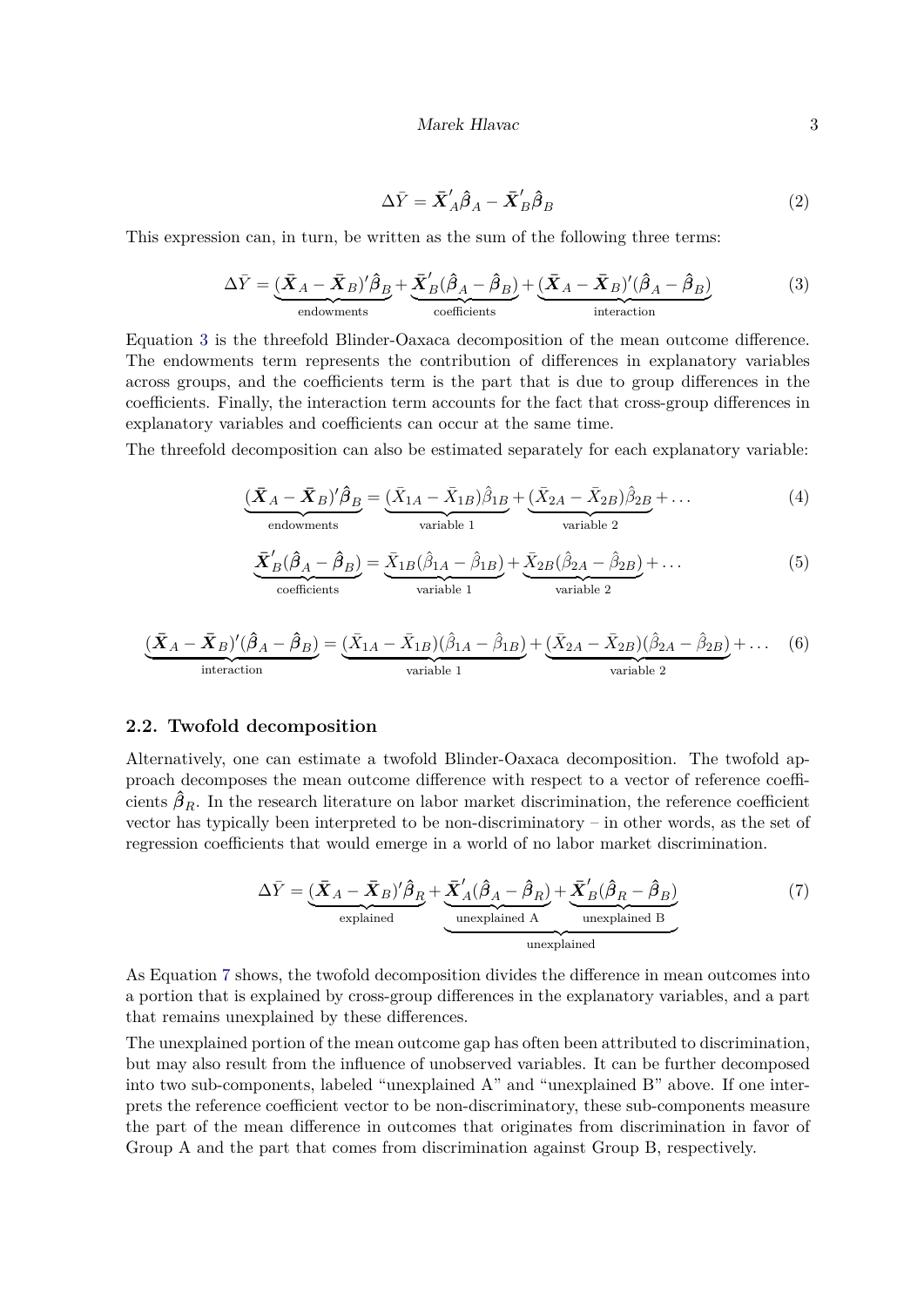Again, a detailed, variable-by-variable decomposition can also be estimated:

$$
\underbrace{(\bar{X}_A - \bar{X}_B)'\hat{\beta}_R}_{\text{explained}} = \underbrace{(\bar{X}_{1A} - \bar{X}_{1B})\hat{\beta}_{1R}}_{\text{variable 1}} + \underbrace{(\bar{X}_{2A} - \bar{X}_{2B})\hat{\beta}_{2R}}_{\text{variable 2}} + \dots
$$
\n(8)

$$
\underbrace{\bar{X}'_A(\hat{\beta}_A - \hat{\beta}_R)}_{\text{unexplained A}} = \underbrace{\bar{X}_{1A}(\hat{\beta}_{1A} - \hat{\beta}_{1R})}_{\text{variable 1}} + \underbrace{\bar{X}_{2A}(\hat{\beta}_{2A} - \hat{\beta}_{2R})}_{\text{variable 2}} + \dots
$$
\n(9)

$$
\underbrace{\bar{\mathbf{X}}'_{B}(\hat{\beta}_{R} - \hat{\beta}_{B})}_{\text{unexplained B}} = \underbrace{\bar{X}_{2B}(\hat{\beta}_{2R} - \hat{\beta}_{2B})}_{\text{variable 1}} + \underbrace{\bar{X}_{2B}(\hat{\beta}_{2R} - \hat{\beta}_{2B})}_{\text{variable 2}} + \dots
$$
\n(10)

The choice of the reference coefficients is generally up to the researcher. In the literature on labor market discrimination, it is often assumed that only one of the two groups faces discrimination – for instance, that only women or members of ethnic minorities are discriminated against. In such cases, the reference coefficients will simply be the coefficients from a regression on observations from one of the groups: either  $\hat{\beta}_R = \hat{\beta}_A$  or  $\hat{\beta}_R = \hat{\beta}_B$ .

Some researchers have instead used a weighted average of  $\hat{\beta}_A$  and  $\hat{\beta}_B$  as the set of reference coefficients. Reimers (1983), for example, proposes giving equal weight to coefficients from regressions on Group A and Group B observations:

$$
\hat{\beta}_R = 0.5\hat{\beta}_A + 0.5\hat{\beta}_B \tag{11}
$$

Cotton (1988) suggests weighting the coefficients by the proportion of observations in the corresponding group:

$$
\hat{\beta}_R = \frac{n_A}{n_A + n_B} \hat{\beta}_A + \frac{n_B}{n_A + n_B} \hat{\beta}_B
$$
\n(12)

Other researchers still have advocated the use of coefficient estimates from a regression that pools observations from both Groups A and B, and includes (Jann 2008) or does not include (Neumark 1988) the group indicator variable as an additional regressor. The oaxaca package estimates results for all of the aforementioned choices of  $\hat{\beta}_R$ , and also enables users to specify their own custom weights for  $\hat{\beta}_A$  and  $\hat{\beta}_B$  to construct a weighted average-based set of reference coefficients.

#### **2.3. Sensitivity to the choice of omitted baseline category**

The results of Blinder-Oaxaca decompositions have been found to be sensitive to the researcher's choice of the omitted baseline category when categorical variables are included as covariates (Oaxaca and Ransom 1999). Typically, categorical explanatory variables are introduced as a set of indicator ("dummy") variables on the right hand side. To avoid perfect multicollinearity, one of the dummy variables is usually omitted, and represents the baseline category. The coefficients on the remaining dummy variables are then interpreted as deviations from this omitted baseline. A linear regression model that contains a categorical explanatory variable may thus have the following general form:

$$
Y = \beta_0 + \beta_1 D_1 + \beta_2 D_2 + \beta_3 D_3 + \dots + \beta_{k-1} D_{k-1} + X' \gamma + \epsilon
$$
\n(13)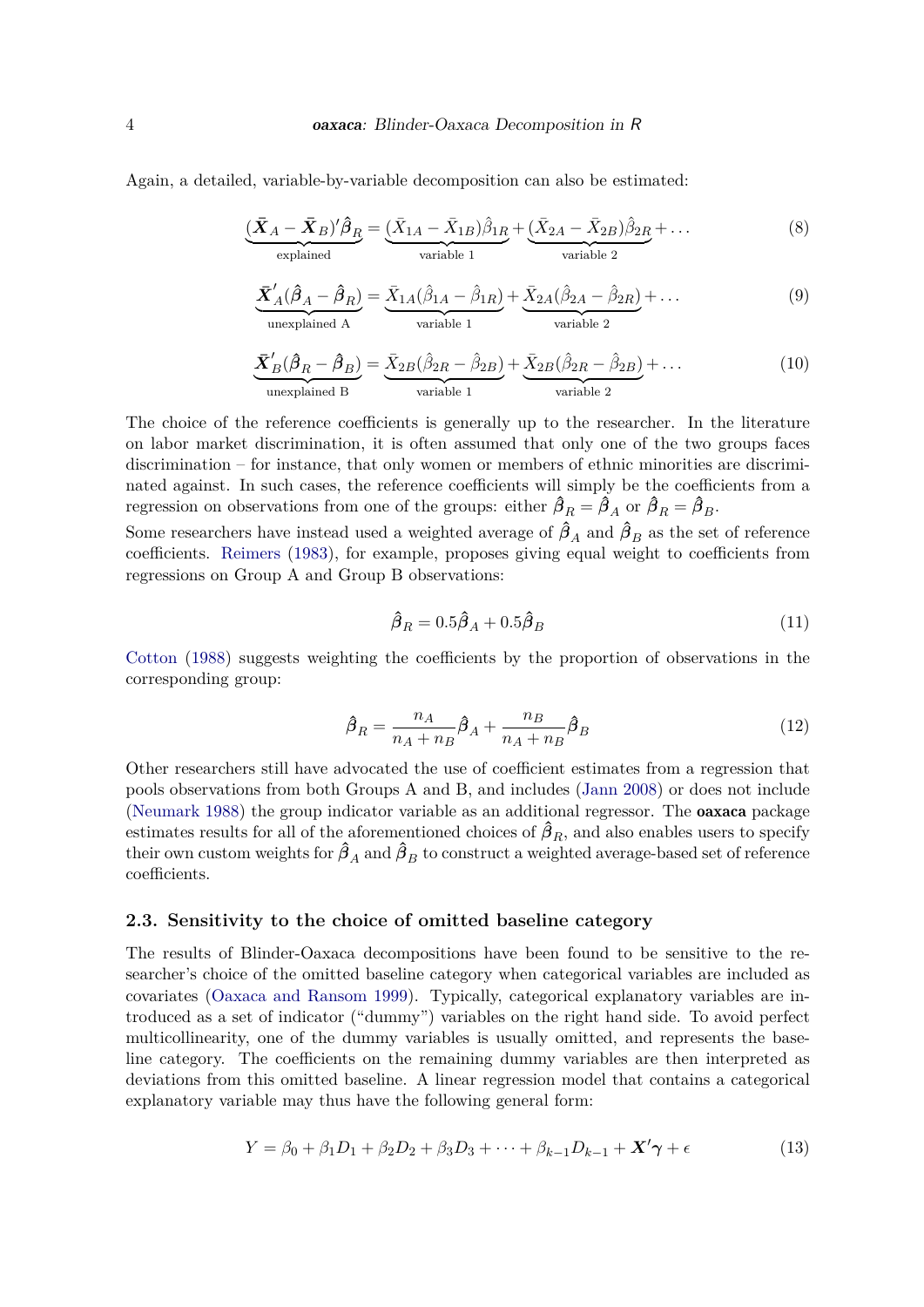where  $D_i$ , such that  $i = 1, \ldots, k - 1$ , are indicator variables that represent individual levels of a categorical variable. Category *k* is the omitted baseline.

To ensure that the Blinder-Oaxaca decomposition results are invariant to the user's choice of the omitted baseline category, oaxaca implements a procedure proposed by Gardeazabal and Ugidos (2004). More specifically, the package transforms the above regression model into:

$$
Y = \tilde{\beta}_0 + \tilde{\beta}_1 D_1 + \tilde{\beta}_2 D_2 + \tilde{\beta}_3 D_3 + \dots + \tilde{\beta}_{k-1} D_{k-1} + \tilde{\beta}_k D_k + \mathbf{X}' \boldsymbol{\gamma} + \epsilon
$$
 (14)

where the new regression coefficients on the indicator variables are calculated by adding or subtracting an adjustment amount *a* to/from the original coefficients. The adjustment amount *a* is simply the sum of the original dummy coefficients *β* divided by *k*, the total number of categories:

$$
a = \frac{\sum_{j=1}^{k-1} \beta_j}{k} \tag{15}
$$

The adjustment amount is then added to the original intercept  $\beta_0$ :

$$
\tilde{\beta}_0 = \beta_0 + a \tag{16}
$$

and subtracted from each of the other regression coefficients:

$$
\tilde{\beta}_i = \beta_i - a \tag{17}
$$

for  $i = 1, \ldots, k$ . The adjusted coefficients  $(\tilde{\beta})$ , as well as the results of detailed variable-byvariable Blinder-Oaxaca decompositions, will remain the same regardless of the researcher's choice of the omitted category *k*.

### **2.4. Estimation uncertainty**

The oaxaca package provides a measure of the estimation uncertainty that accompanies each of its decomposition estimates. In particular, it reports bootstrapped standard errors based on a user-specified number (*R*) of sampling replicates (Efron 1979). The package uses the following procedures to calculate standard errors:

- 1. *R* resamples are randomly sampled with replacement from the relevant set of observations.
- 2. Decomposition estimates are calculated for each of the *R* resamples from Step 1.
- 3. The bootstrapped standard error is the standard deviation of the *R* decomposition estimates from Step 2.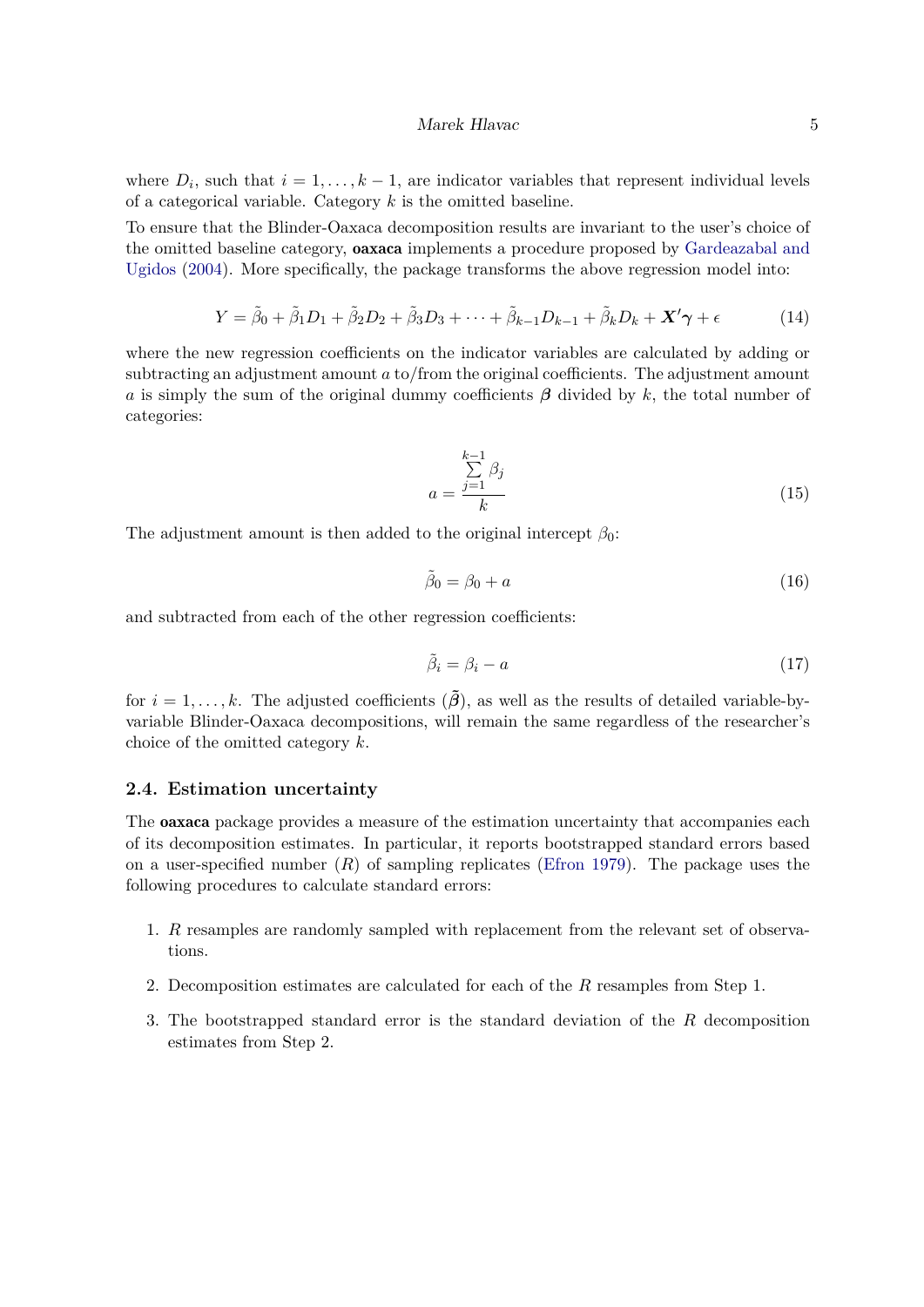### **3. Overview of the** oaxaca **package**

The **oaxaca** package consists of the main function **oaxaca**(), which performs the Blinder-Oaxaca decompositions, as well as of a related plot() method that produces a bar graph visualization of the decomposition results. In this section, I offer a brief overview of these functions' capabilities. A more detailed description of the arguments and output of both functions can be obtained by typing ?oaxaca or ?plot.oaxaca into the R console.

#### **3.1. Decomposition estimation: Main function** oaxaca()

The main function oaxaca() performs both the threefold and the twofold variants of the Blinder-Oaxaca decomposition using observations from the data frame provided in the data argument. The linear regression model for the Blinder-Oaxaca decomposition is specified through the formula argument. Users can pass on a multiple-part formula that specifies the dependent variable  $(y)$ , the explanatory variables  $(x1, x2, x3, \text{ etc.})$ , as well as an indicator variable (z) that indicates whether an observation belongs to Group A (when z equals FALSE or 0) or Group B (when it equals TRUE or 1). These variables, along with the functional form of the model, are passed on to the formula argument in an object of class "Formula" from the Formula package (Zeileis and Croissant 2010).

Typically, the model formula takes the following form:

$$
y - x1 + x2 + x3 + \ldots \mid z
$$

If the regression model contains dummies that represent a categorical variable (d1, d2, d3, etc.), these can be specified by adding another part to the formula:

$$
y \sim x1 + x2 + x3 + \ldots \mid z \mid d1 + d2 + d3 + \ldots
$$

When categorical variable dummies are specified, the oaxaca() function will automatically adjust estimates to be invariant with respect to the user's choice of the omitted baseline category.

If the user does not include any other arguments, oaxaca() will estimate the Blinder-Oaxaca decompositions – both threefold and twofold – based on Ordinary Least Squares regressions (estimated via the standard lm() function), and will calculate standard errors based on 100 bootstrapping replicates. By default, oaxaca() estimates the twofold decomposition with Group A coefficients, Group B coefficients, their equally weighted average (Reimers 1983), a weighted average that reflects the number of observations in Groups A and B (Cotton 1988), as well with pooled coefficients – both including and excluding the group indicator variable (Neumark 1988; Jann 2008) – as the set of reference coefficients.

These defaults can, however, easily be changed. Users can use the argument group.weights to specify additional relative weights of Group A and Group B coefficients in the estimation of the twofold decomposition. They can also choose, via the R argument, how many bootstrapping resamples should be drawn to calculate the standard errors. Last but not least, users can use a different regression function (argument  $\texttt{reg.fun}$ ) to estimate the regression coefficients used in the decompositions. Note that, if a non-linear function such as  $\text{glm}()$  is chosen, the decomposition will be based on the linear systematic component – usually associated with the estimation of the corresponding latent variable – of the regression method.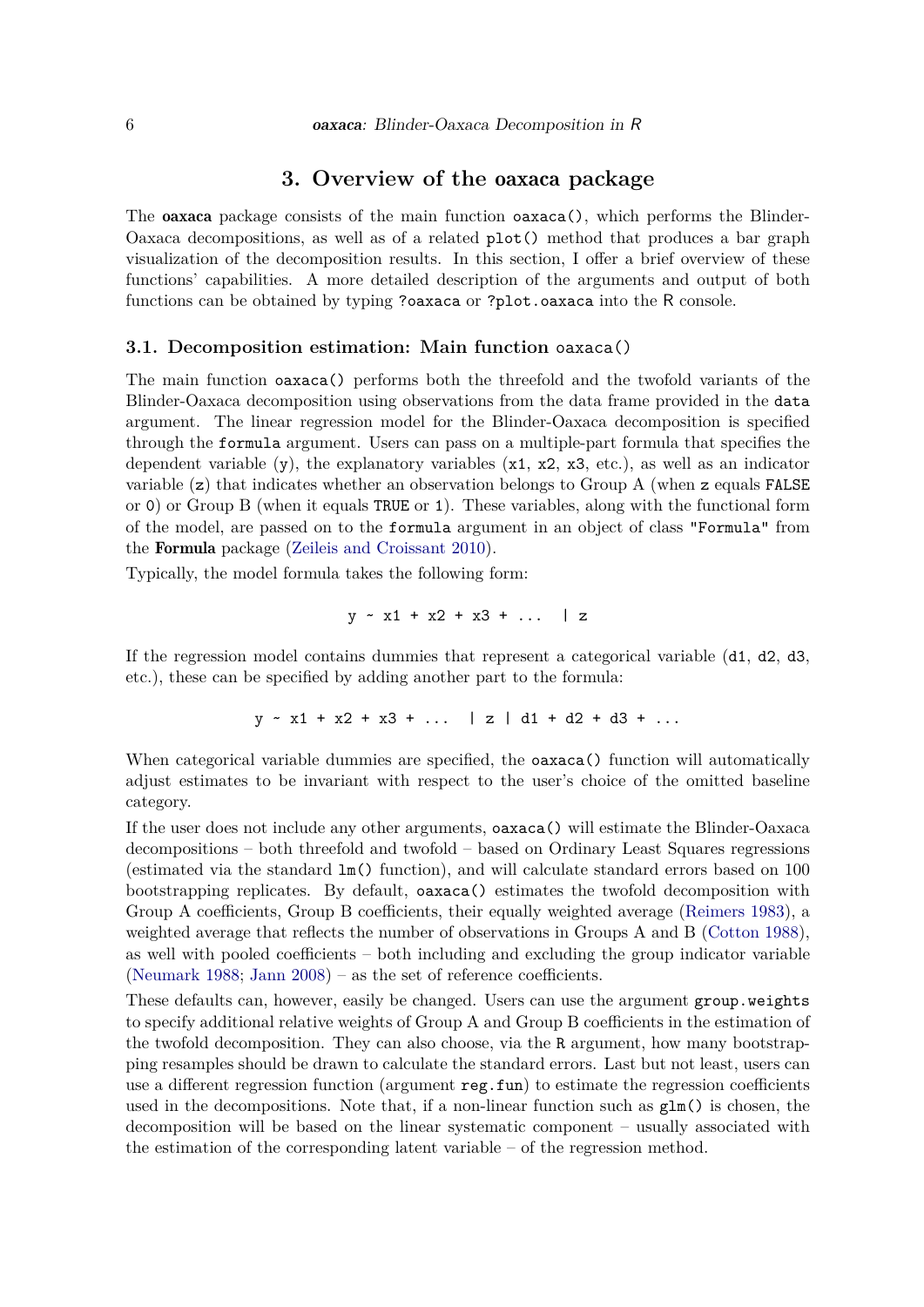The function oaxaca() returns an object of class "oaxaca", which can then be passed on to the plot() method to obtain a bar graph visualization of the Blinder-Oaxaca decomposition results. The object contains lists named threefold and twofold which contain the results of the threefold and twofold decompositions, respectively. In addition, the object stores the regression coefficients used in the decomposition (component beta), the number of observations in each group that were used in the analysis  $(n)$ , the number of bootstrapping replicates (R), the regression objects generated during the analysis (reg), as well as the mean values of both the dependent variable (y) and the explanatory variables (x).

### **3.2. Visualization: Method** plot()

The oaxaca package can produce easily customizable bar charts that visually summarize the results of its Blinder-Oaxaca decompositions. All bar charts are generated using the ggplot2 package (Wickham 2009). To visualize the decomposition results, the user simply passes an "oaxaca"-class object created by the main function oaxaca() to the plot() method.

Users can choose which of the estimated decompositions to visualize. The decomposition argument determines whether a threefold or a twofold Blinder-Oaxaca decomposition will be shown, while the type argument specifies whether the bar graph will contain an overall decomposition or a detailed, variable-by-variable one. If the detailed decomposition type is selected, component.left determines whether decomposition components or variable names will be aligned along the left side of the graph. The argument weight allows the user to select which of the twofold decompositions should be shown, and the **unexplained**.split argument determines whether the unexplained components ought to be split into the two discrimination subcomponents ("unexplained A" and "unexplained B").

Users can, furthermore, choose which of the variables and decomposition components will be shown (arguments variables and components), as well as their labels (variable.labels and component.labels). Standard error bars that indicate confidence intervals can be toggled by the ci argument, and the confidence level adjusted by ci.level. Several formatting options are available. The bar graph's title can be set using the title argument, and axes can be labeled by xlab and ylab. Finally, users can change the colors of the bars by specifying the bar.color argument.

## **4. Example: Wages of native and foreign-born workers**

In this section, I use an empirical example to demonstrate the capabilities of the **oaxaca** package. In particular, I use the Blinder-Oaxaca decomposition to explain the wage gap between native and foreign-born Hispanic workers in metropolitan Chicago. I analyze data from the chicago data frame, included in the oaxaca package:

```
R> data("chicago")
```
The chicago data frame contains information about the demographic characteristics and labor market outcomes of 712 employed Hispanic workers in the Chicago metropolitan area. It is a subset of the 2013 Current Population Survey (CPS) Outgoing Rotation Groups (ORG) data set (Center for Economic and Policy Research 2014). These data have been used extensively in labor economics research (e.g., Holzer and Hlavac 2014).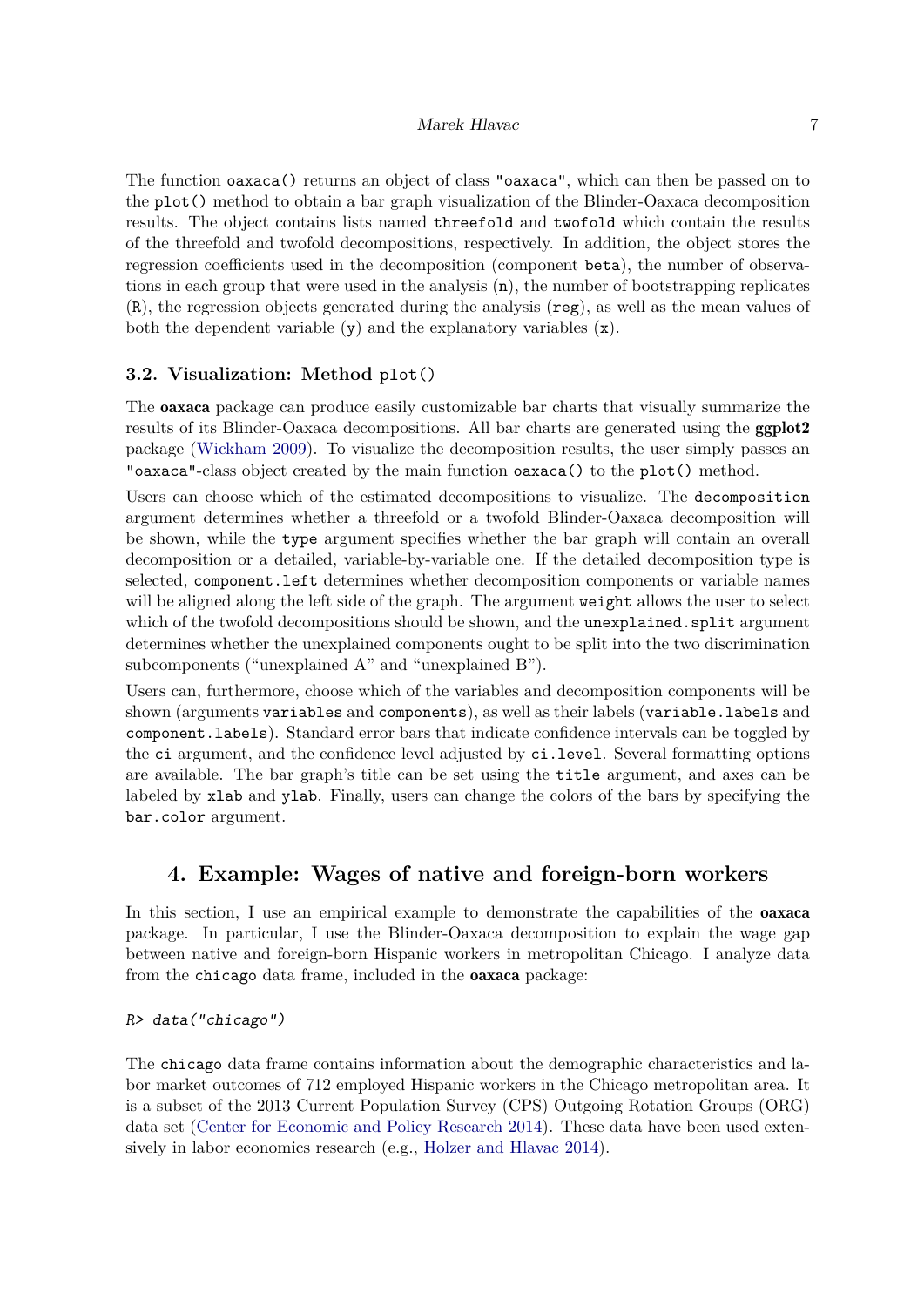I am interested in decomposing the wage gap between native and foreign-born workers. The wage gap could be due to group differences in the level of wage determinants such as age, gender or education. Alternatively, the gap could arise from a differential effect of these determinants on native and immigrant workers' wages. I call the oaxaca() function to estimate the relative magnitudes of these channels' influence:

```
R> results <- oaxaca(formula = real.wage \sim age + female + LTHS +
+ some.college + college + advanced.degree | foreign.born | LTHS +
+ some.college + college + advanced.degree, data = chicago, R = 1000)
```
As the formula argument indicates, the outcome variable in this decomposition is real.wage, the worker's real wage denominated in 2013 U.S. dollars. The values of the dependent variable had been obtained by exponentiating the natural logarithm of the workers' real wages (contained in the provided ln.real.wage variable):

```
R> chicago$real.wage <- exp(chicago$ln.real.wage)
```
The linear regression model includes covariates that account for the workers' age, gender and education. LTHS ("less than high school"), some.college, college and advanced.degree are indicator variables that denote the highest level of education an individual has achieved. A high school education is the omitted baseline category. The variable foreign.born indicates whether a worker was born outside of the United States. Group A consists of native workers, and Group B of foreign-born ones. To make sure that the choice of the omitted baseline does not affect the decomposition estimates, the formula argument also specifies that the categorical variables denoting the education level ought to be adjusted. Bootstrapped standard errors are calculated based on 1,000 replicates.

R> results\$n \$n.A [1] 287 \$n.B [1] 379 \$n.pooled [1] 666

The n component of the resulting "oaxaca"-class object indicates that there are  $n_A = 287$ native and  $n_B = 379$  foreign-born workers in the analyzed sample. The pooled analysis contains  $n_A + n_B = 666$  observations.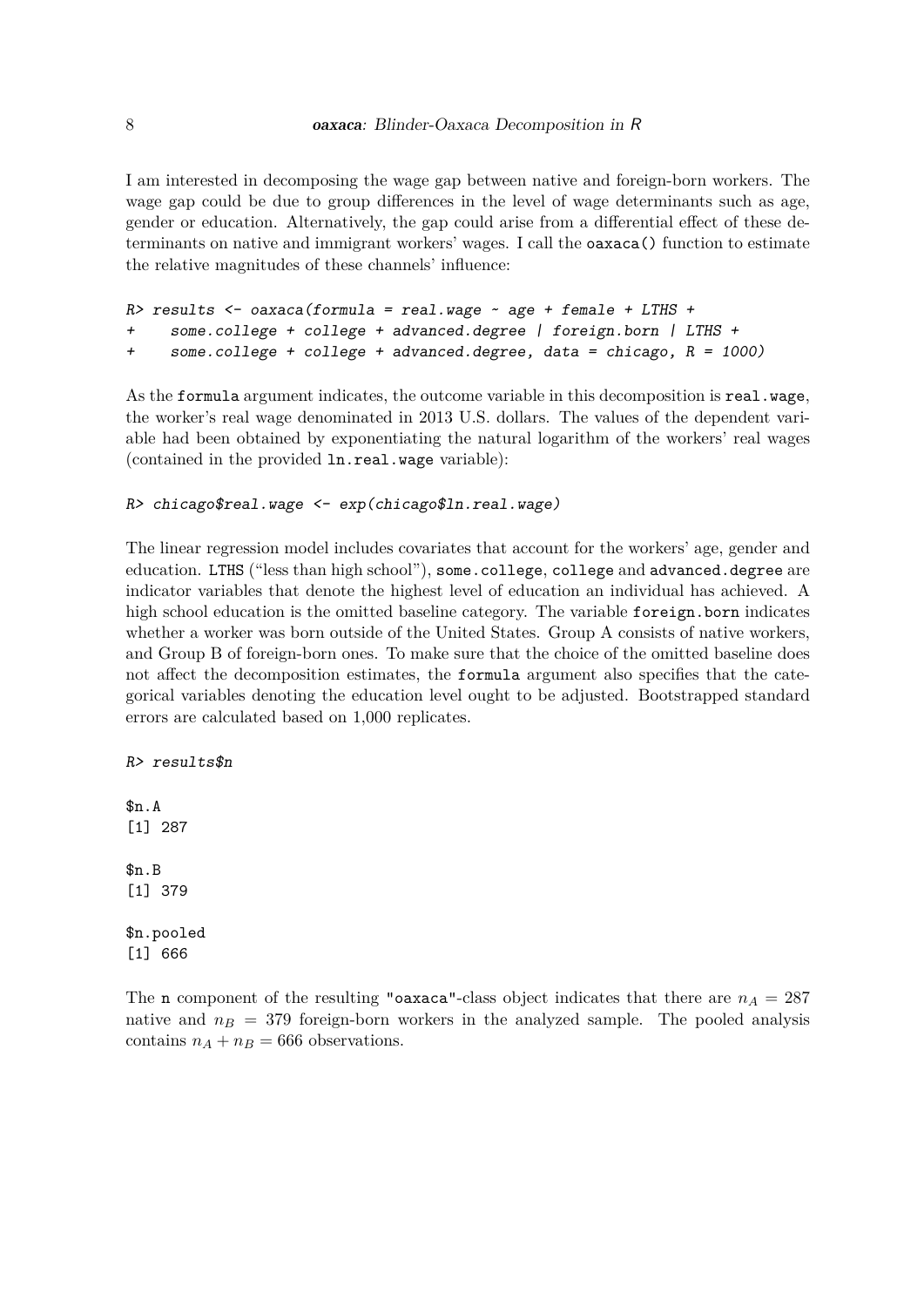R> results\$y \$y.A [1] 17.58282 \$y.B [1] 14.56725 \$y.diff

[1] 3.015574

The y component of the resulting "oaxaca"-class object indicates that the mean real wage is \$17.58 for the natives (Group A) and \$14.57 for foreign-born workers, leaving the difference of approximately \$3.02 to be explained by the Blinder-Oaxaca decomposition.

### **4.1. Threefold decomposition**

First, I look at the results of the threefold Blinder-Oaxaca decomposition:

```
R> results$threefold$overall
```

| coef (endowments) |                 | se(endowments) coef(coefficients) | se(coefficients) |
|-------------------|-----------------|-----------------------------------|------------------|
| 1.6165339         | 0.6565025       | 2.8333261                         | 0.8936198        |
|                   |                 |                                   |                  |
| coef(interaction) | se(interaction) |                                   |                  |
| $-1.4342857$      | 0.7953771       |                                   |                  |
|                   |                 |                                   |                  |

The results of the threefold decomposition suggest that, of the \$3.02 difference, approximately \$1.62 can be attributed to group differences in endowments (i.e., age, gender, education), \$2.83 to differences in coefficients, and the remaining -\$1.43 is accounted for by the interaction of the two. Next, I examine the endowments and coefficients components of the threefold decomposition variable by variable. This is most easily done by using the plot() method:

```
R> plot(results, components = c("endowments", "coefficients"))
```
Figure 1 shows the estimation results for each variable, along with error bars that indicate 95% confidence intervals. In the endowments component, most variables appear to have a statistically insignificant (or only marginally significant) influence, with the sole exception of LTHS. It seems that a significant portion of the native-immigrant wage gap is driven by group differences in the proportion of individuals with less than a high school education.

```
R> summary(results$reg$reg.pooled.2)$coefficients["LTHS",]
```
Estimate Std. Error t value Pr(>|t|) -2.86539843 0.89467794 -3.20271499 0.00142703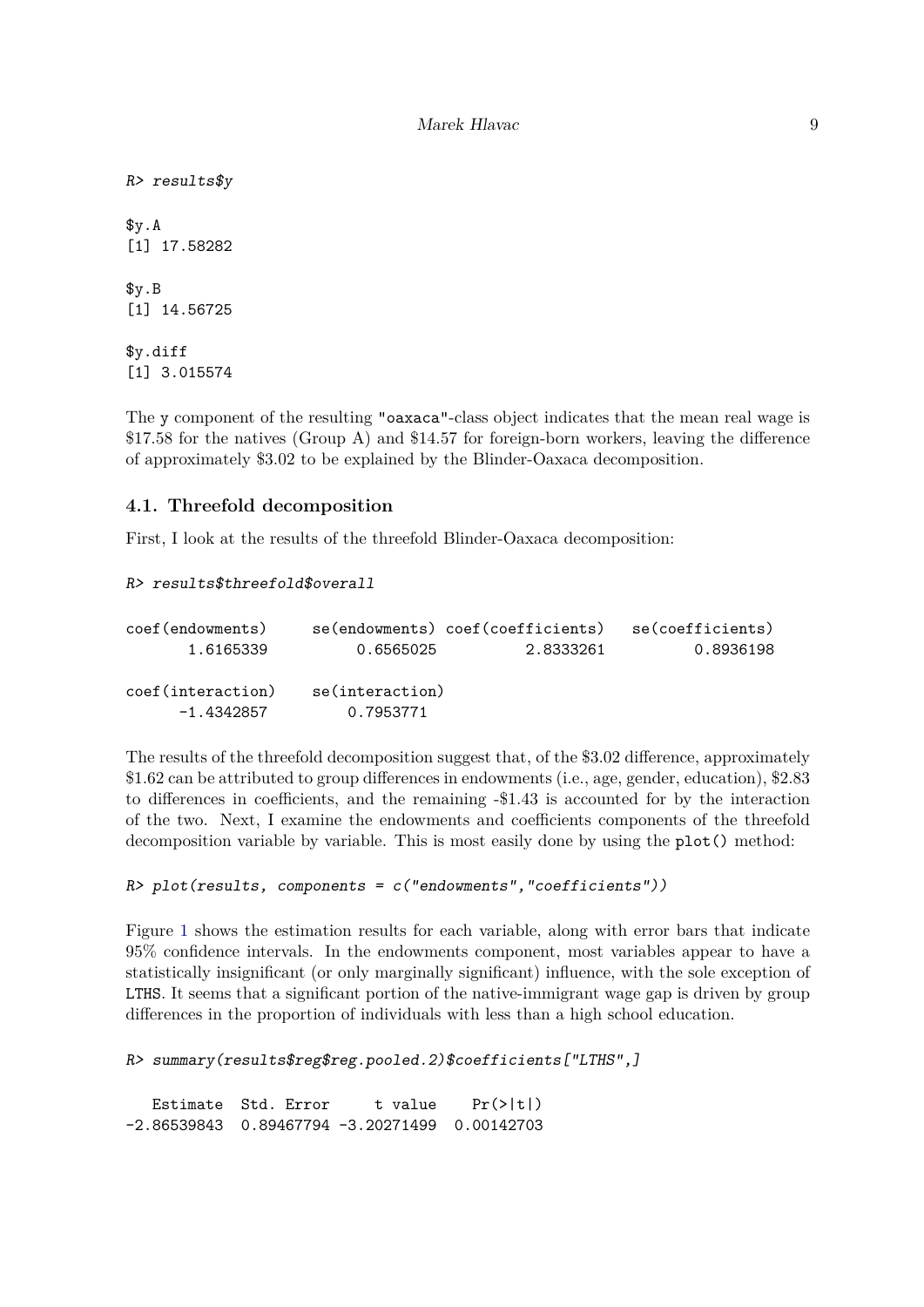

Figure 1: The endowments and coefficients components of a threefold Blinder-Oaxaca decomposition of the native vs. immigrant wage gap.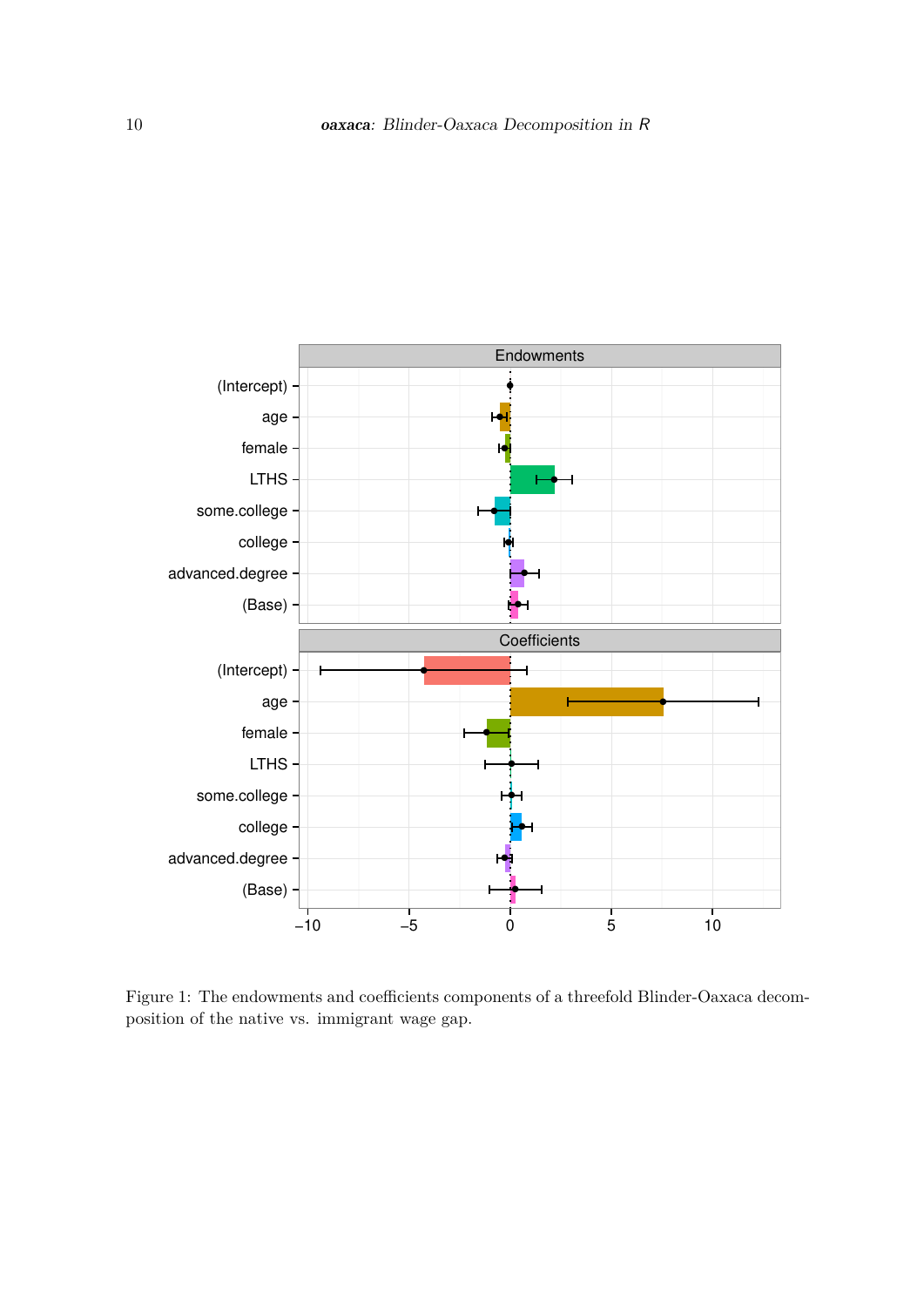```
R> results$x$x.mean.diff["LTHS"]
```
LTHS -0.2693959

Individuals with less human capital tend to earn less, as can be seen from the pooled regression coefficient on LTHS reported above. Furthermore, the value of x.mean.diff shows that a greater proportion of foreign-born Hispanic workers have not attained a high school education. The difference in the educational composition of native and immigrant worker groups thus accounts for some portion of the natives' higher wages.

Similarly, most variables are either insignificant or exhibit only marginal statistical significance in the coefficients component. The only variable which achieves clear statistical significance is age.

```
R> results$beta$beta.diff["age"]
```
age 0.1860063

As the difference in the age coefficients between natives and immigrants shows, the wage payoff of an additional year of age is greater for U.S.-born Hispanic workers by almost 19 cents. As Figure 1 makes clear, differences in the regression coefficients on age account for the decisive portion of the wage gap.

## **4.2. Twofold decomposition**

Next, I look at the results of the twofold Blinder-Oaxaca decomposition. In the output below, the weight column indicates the relative weights of coefficients from a regression on observations from Groups A and B, respectively, in the reference coefficient vector  $\hat{\beta}_R$ . The two negative weights indicate that the reference coefficients come from pooled regressions either without  $(-1)$  or with  $(-2)$  the group indicator variable included as a covariate.

#### R> results\$twofold\$overall

|         |                      |                |           |                  |           | group.weight coef(explained) se(explained) coef(unexplained) se(unexplained) |
|---------|----------------------|----------------|-----------|------------------|-----------|------------------------------------------------------------------------------|
| [1,]    | 0.0000000            |                | 1.6165339 | 0.6565025        | 1.399040  | 0.9415643                                                                    |
| [2,]    | 1.0000000            |                | 0.1822482 | 0.7126499        | 2.833326  | 0.8936198                                                                    |
| [3,]    | 0.5000000            |                | 0.8993911 | 0.5579216        | 2.116183  | 0.8272809                                                                    |
| [4,]    | 0.4309309            |                | 0.9984559 | 0.5653354        | 2.017118  | 0.8254298                                                                    |
| [5,]    | $-1.0000000$         |                | 1.3557222 | 0.5059496        | 1.659852  | 0.6589794                                                                    |
| $[6,$ ] | $-2.0000000$         |                | 0.9525717 | 0.5220180        | 2.063003  | 0.8269841                                                                    |
|         | coef (unexplained A) |                |           |                  |           | se(unexplained A) coef(unexplained B) se(unexplained B)                      |
| [1,]    |                      | 1.399040e+00   |           | 9.415643e-01     | 0.0000000 | 0.0000000                                                                    |
| [2,]    |                      | $0.000000e+00$ |           | $0.000000e + 00$ | 2.8333261 | 0.8936198                                                                    |
| [3,]    |                      | $6.995202e-01$ |           | 4.707821e-01     | 1.4166630 | 0.4468099                                                                    |
| [4,     |                      | 7.961506e-01   |           | 4.057492e-01     | 1.2209678 | 0.5085314                                                                    |
| [5,]    |                      | 9.445705e-01   |           | 3.763768e-01     | 0.7152816 | 0.2858236                                                                    |
| [6,]    |                      | 4.490852e-14   |           | 3.801248e-14     | 2.0630026 | 0.8269841                                                                    |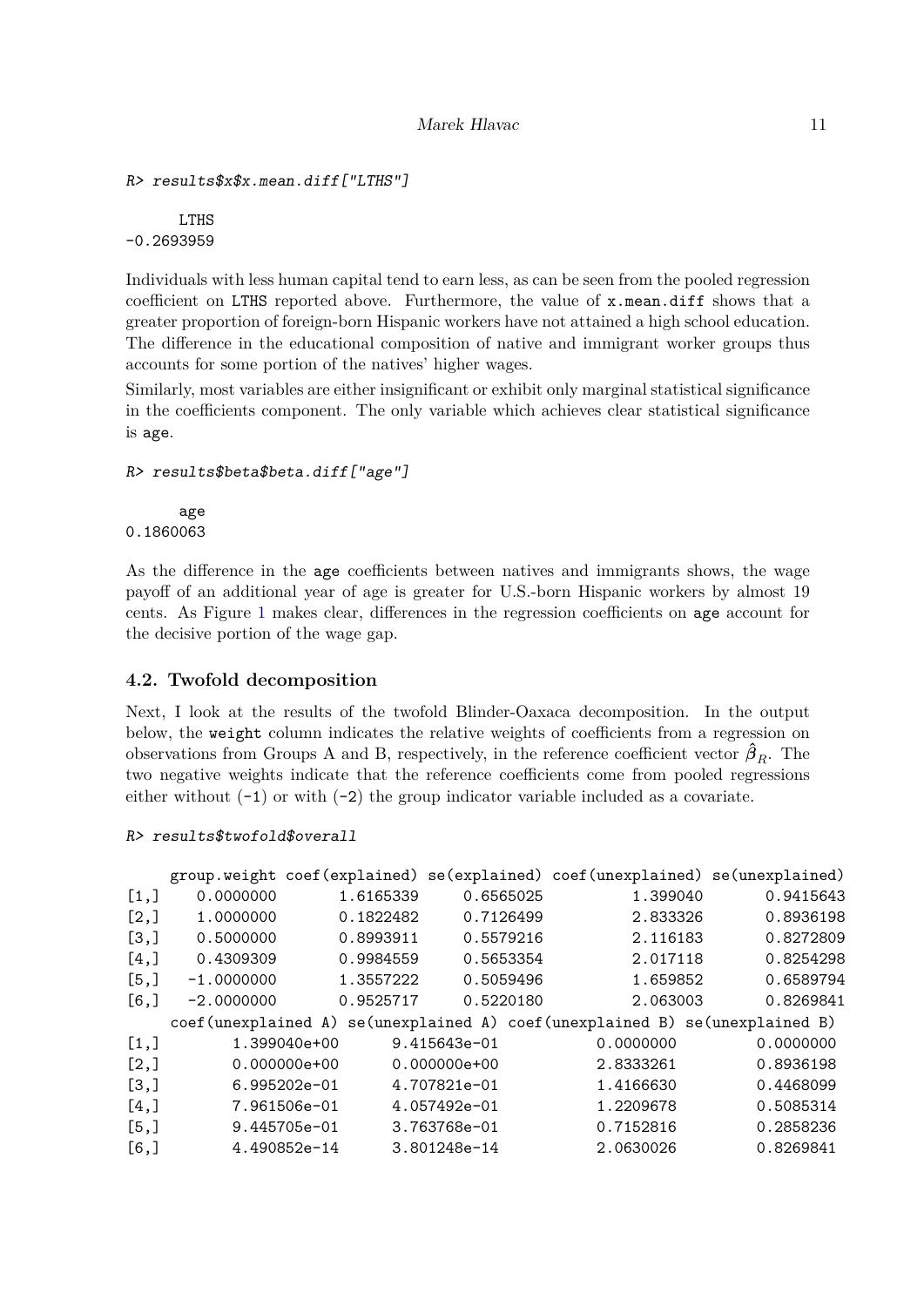For presentational ease, I focus my discussion on the Neumark (1988) decomposition, which uses pooled regression coefficients (from a regression that does not include the group indicator variable foreign.born) as the reference coefficient set. The Neumark decomposition is denoted by -1 in the weights column. The results of the overall twofold decomposition indicate that the \$3.02 wage gap between native and foreign-born Hispanic workers can be decomposed into \$1.36 that can be explained by group differences in the explanatory variables and \$1.66 that is unexplained.

Let us assume that the unexplained component of the wage gap occurs due to labor market discrimination, and that the pooled regression coefficients are non-discriminatory. The Blinder-Oaxaca decomposition would then also indicate that \$0.94 of the unexplained part originates from discrimination in favor of native Hispanic workers (component "unexplained A"), while \$0.72 comes from discrimination against those who are born outside of the United States (component "unexplained B"). The standard errors provide a sense of the uncertainty that accompanies all of the point estimates.

#### $R$ > plot(results, decomposition = "twofold", group.weight = -1)

Figure 2 provides a variable-by-variable twofold decomposition. The results are consistent with the threefold composition. It appears that the wage gap is driven largely by the lower proportion of workers with less than a high school education among the natives (in the explained component) and by the native workers' greater returns to age.

I can explore the unexplained component even further. In Figure 3, I examine three variables from the decomposition – age, female and college – and visualize how much of the unexplained portion of the wage gap can be attributed to discrimination in favor of the natives, and how much is due to discrimination against the immigrants.

```
R> plot(results, decomposition = "twofold", weight = -1,
+ unexplained.split = TRUE, components = c("unexplained A",
+ "unexplained B"), component.labels = c("unexplained A" =
     "In Favor of Natives", "unexplained B'' = "Against the Foreign-Born"),
+ variables = c("age", "female", "college"), variable.labels = c("age" =
+ "Years of Age", "female" = "Female", "college" = "College Education"))
```
I use a variety of plot() method arguments to customize the formatting of the resulting bar graph. Through the components and component.labels arguments, I choose to display only the two subparts – "unexplained  $A$ " (i.e., discrimination in favor of Group A) and "unexplained  $B$ " (discrimination against Group  $B$ ) – of the unexplained decomposition component, and attach appropriate labels to them. Similarly, I use the variables and variable.labels arguments to select and label the variables I examine.

It appears that only the discrimination components for the age variable (labeled "Years of Age" in the bar graph) achieve non-marginal statistical significance. The relative size of the bars suggests that – if we assume that the pooled regression coefficients reflect a state of non-discrimination – almost twice as much of the wage gap is explained by discrimination against foreign-born workers as it is by discrimination in favor of native ones.

The comparison would be a little easier to make if the discrimination components bar charts were presented side-by-side for each variable separately. This can be achieved by switching on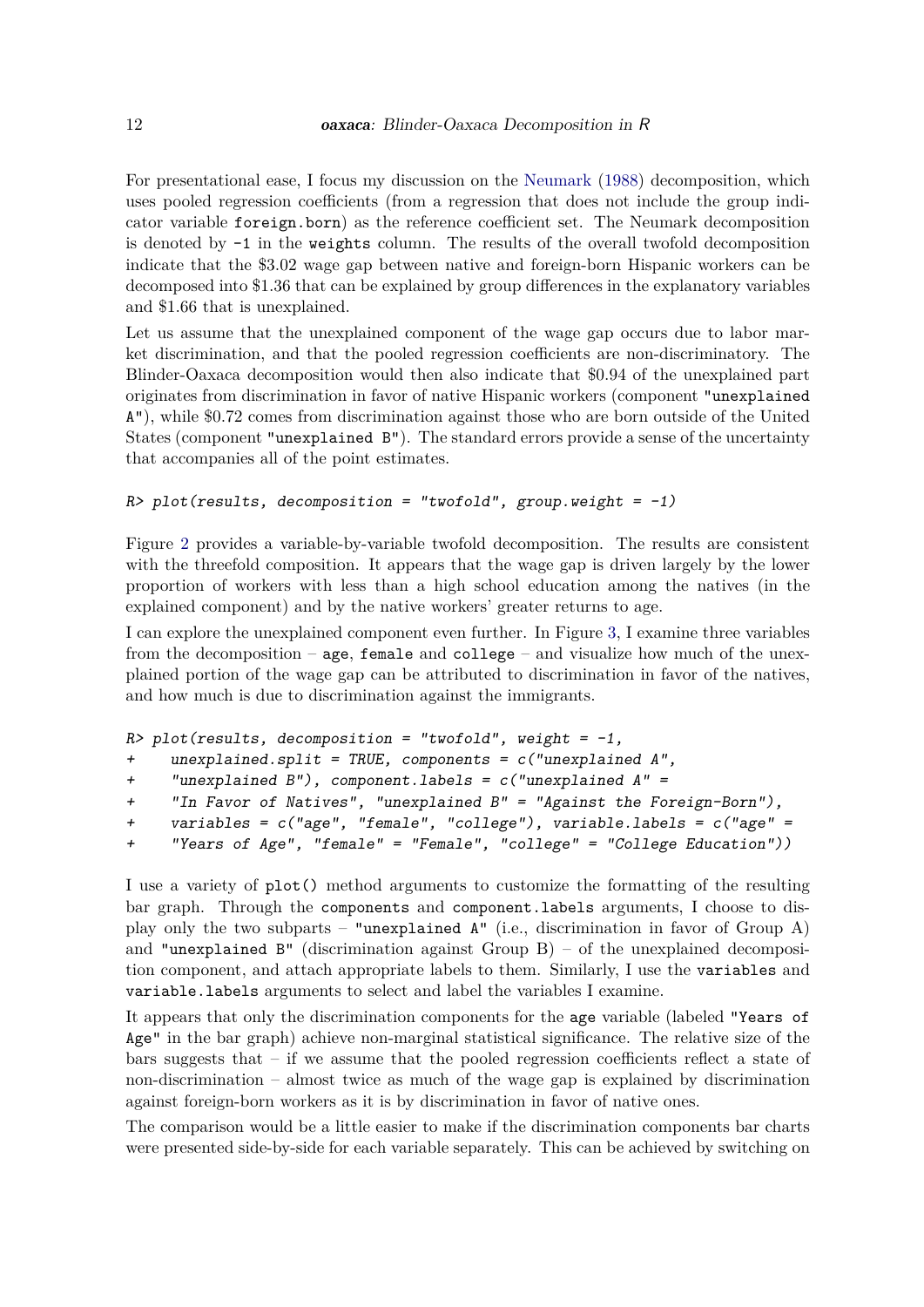

Figure 2: The explained and unexplained components of a twofold Blinder-Oaxaca decomposition of the native vs. immigrant wage gap.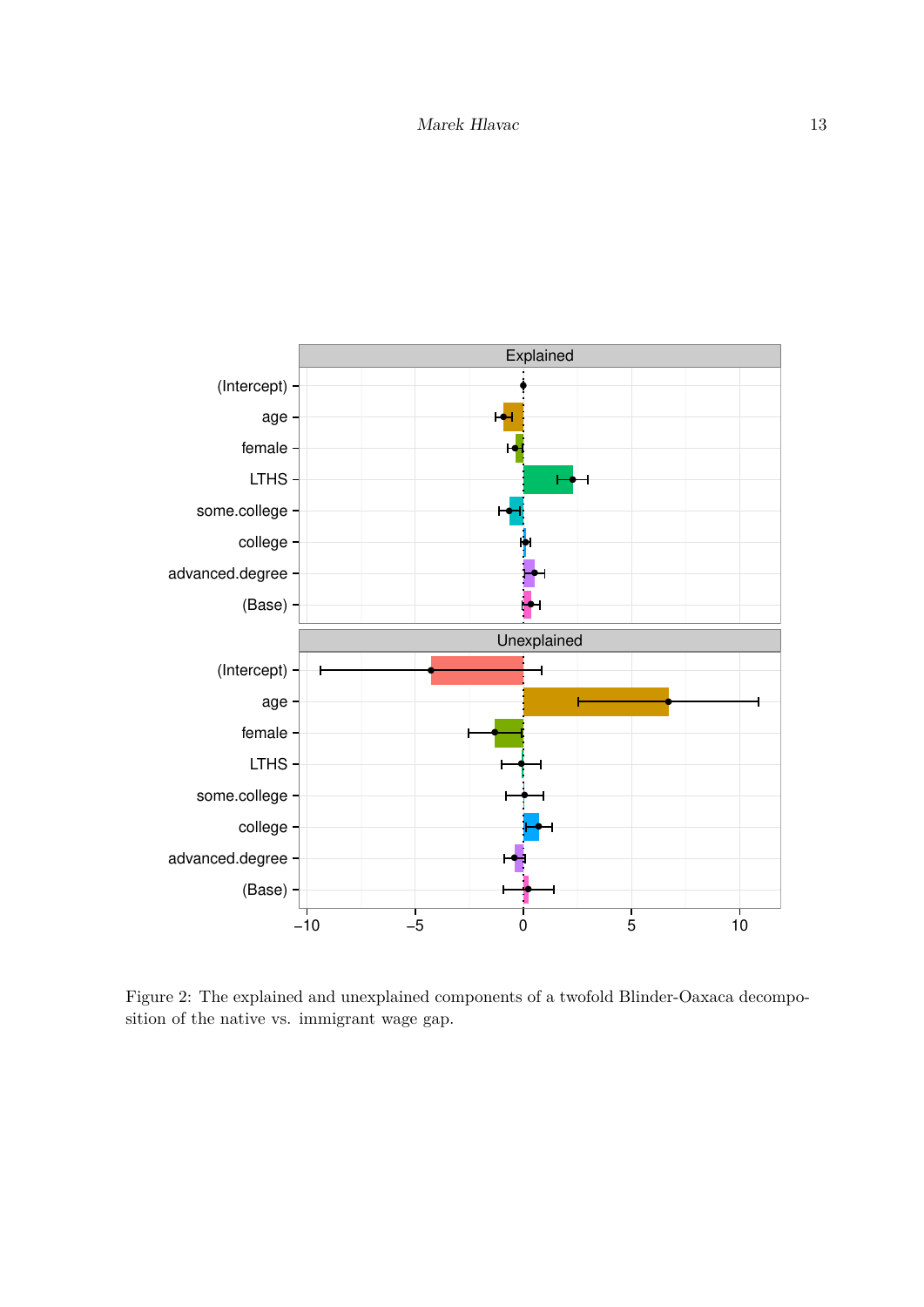

Figure 3: The unexplained portion's discrimination sub-components in a twofold Blinder-Oaxaca decomposition of the native vs. immigrant wage gap.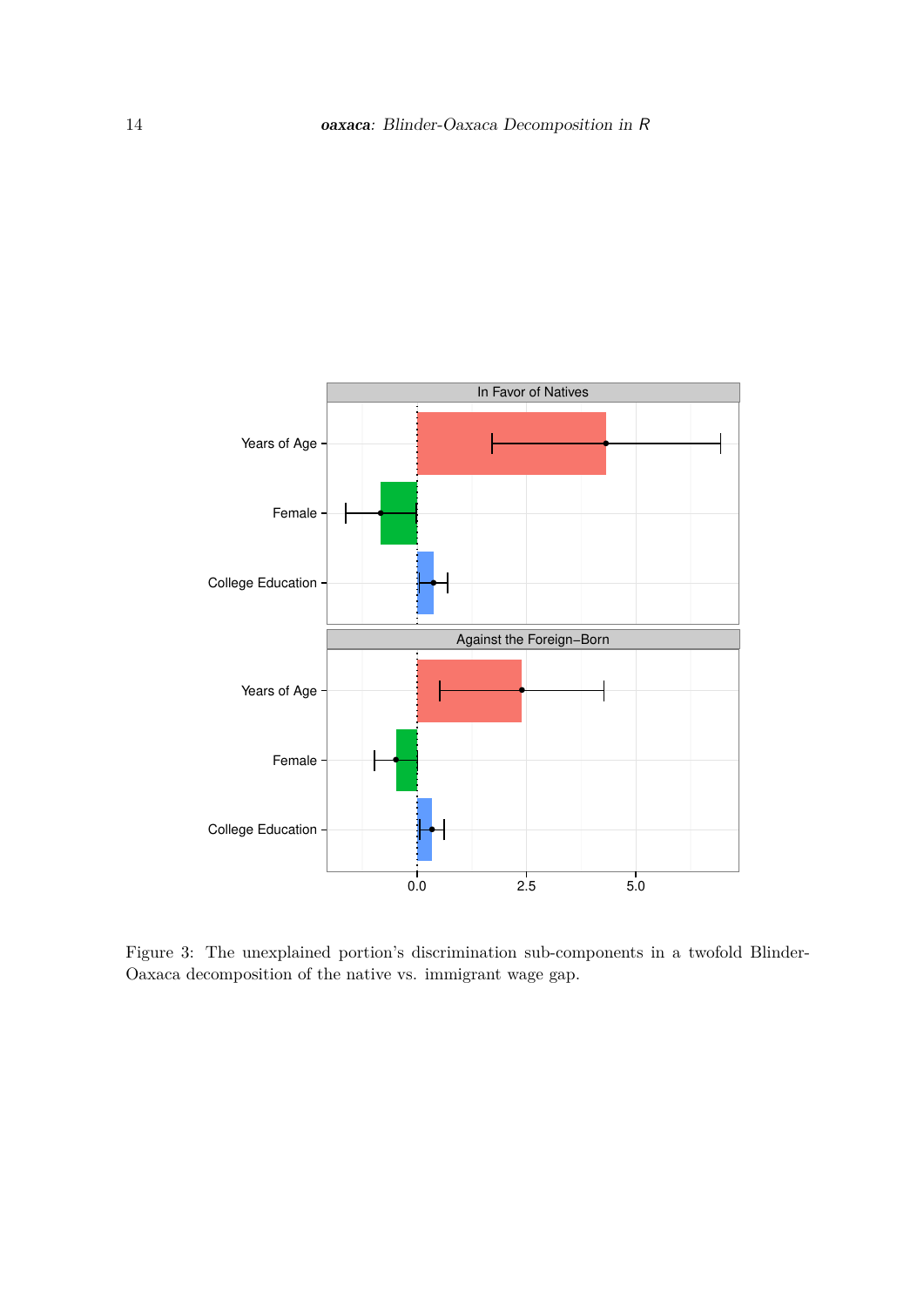the component.left argument in the plot() method. The resulting bar graph is presented in Figure 4.

```
R> plot(results, decomposition = "twofold", weight = -1,
+ unexplained.split = TRUE, components = c("unexplained A",
+ "unexplained B"), component.labels = c("unexplained A" =
+ "In Favor of Natives", "unexplained B" = "Against the Foreign-Born"),
```
+ component.left = TRUE, variables = c("age","female","college"),

```
+ variable.labels = c("age" = "Years of Age", "female" = "Female",
```

```
+ "college" = "College Education"))
```


Figure 4: The unexplained portion's discrimination sub-components in a twofold Blinder-Oaxaca decomposition of the native vs. immigrant wage gap. An alternative presentation.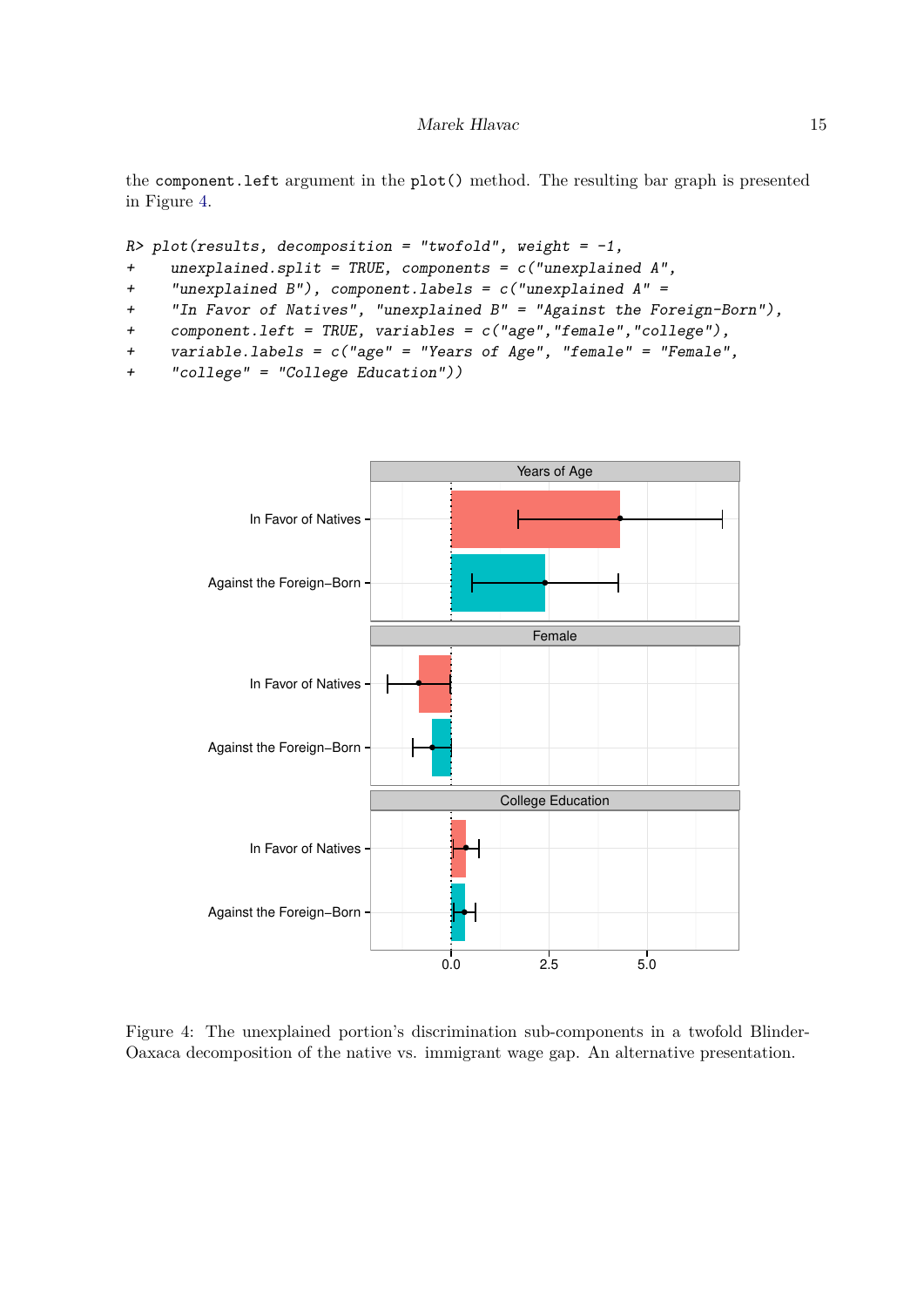Specific numerical values of the point estimates of the unexplained discrimination components can, of course, be obtained directly from the "oaxaca"-class object:

```
R> variables <- c("age", "female", "college")
R> columns <- c("group.weight", "coef(unexplained A)", "coef(unexplained B)")
R> results$twofold$variables[[5]][variables, columns]
```

|         |      | group.weight coef (unexplained A) coef (unexplained B) |            |
|---------|------|--------------------------------------------------------|------------|
| age     | $-1$ | 4.3191008                                              | 2.3980443  |
| female  | $-1$ | $-0.8285489$                                           | -0.4832824 |
| college | $-1$ | 0.3777076                                              | 0.3428246  |

To summarize, I have used the Blinder-Oaxaca decomposition to examine the wage gap between native and foreign-born Hispanic workers in the Chicago metropolitan area. The results of my analysis suggest that much of the gap can be explained by two facts:

- There are more workers with less than a high school education in the foreign-born group. Workers with a lower stock of human capital tend to command lower wages in the labor market. As a result, the relatively less-educated group of foreign-born Hispanic workers will, on average, earn lower wages than their native counterparts.
- The returns to age are greater for native workers than for the immigrants. In other words, even if the foreign-born workers had the same average age as the natives, the native group would, on average, earn higher wages than immigrants. This result makes some intuitive sense if we interpret age as potentially picking up the effect of labor market experience. The higher returns to age among the natives may, for instance, reflect the differential availability of more lucrative jobs with greater opportunities for career growth.

## **5. Concluding remarks**

In this article, I have introduced the **oaxaca** package for the R statistical programming language. It is the first R package that allows researchers to estimate Blinder-Oaxaca decompositions, a statistical method that decomposes differences in mean outcomes across two groups into a part that is due to group differences in the levels of explanatory variables and a part that is due to differential magnitudes of regression coefficients.

oaxaca estimates threefold and twofold Blinder-Oaxaca decompositions for linear models, and also provides estimates for a detailed, variable-by-variable decomposition. Each point estimate is presented with a bootstrapped standard error that measures the corresponding estimation uncertainty.

I have demonstrated the package's capabilities through an empirical example that examines the wage gap between native and foreign-born Hispanic workers in the Chicago metropolitan area. In doing so, I have also showcased the oaxaca package's unique visualization features that allow users to graphically summarize the results of their decompositions.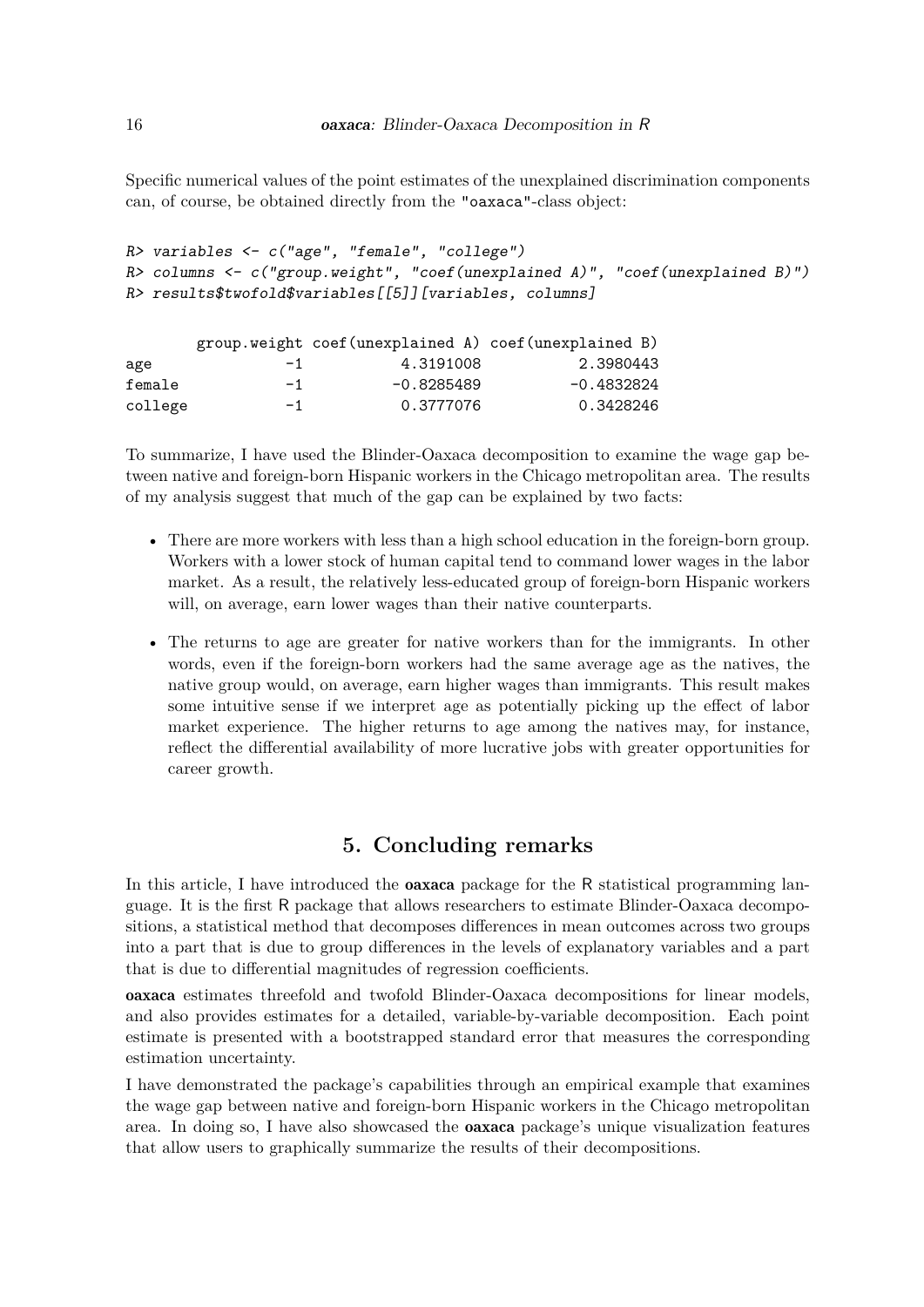## **Acknowledgments**

I would like to thank Kai Gehring, Becca Goldstein, Jakub Kubajek, Olivier Monso and Sophie Saint-Philippe for helpful comments and suggestions.

## **References**

- Bauer T, Göhlmann S, Sinning M (2007). "Gender Differences in Smoking Behavior." *Health Economics*, **16**(9), 895–909.
- Bauer TK, Sinning M (2008). "An Extension of the Blinder-Oaxaca Decomposition to Nonlinear Models." *Advances in Statistical Analysis*, **92**(2), 197–206.
- Bauer TK, Sinning M (2010). "Blinder-Oaxaca Decomposition for Tobit Models." *Applied Economics*, **42**(12), 1569–1575.
- Blinder AS (1973). "Wage Discrimination: Reduced Form and Structural Estimates." *Journal of Human Resources*, **8**(4), 436–455.
- Borooah VK, Iyer S (2006). "The Decomposition of Inter-Group Differences in a Logit Model: Extending the Oaxaca-Blinder Approach with an Application to School Enrolment in India." *Journal of Economic and Social Measurement*, **30**(4), 279–293.
- Bustamante AV, Fang H, Rizzo JA, Ortega AN (2009). "Heterogeneity in Health Insurance Coverage Among US Latino Adults." *Journal of General Internal Medicine*, **24**(3), 561–566.
- Center for Economic and Policy Research (2014). "CPS ORG Uniform Extracts, Version 1.9." URL [http://ceprdata.org/cps-uniform-data-extracts/](http://ceprdata.org/cps-uniform-data-extracts/cps-outgoing-rotation-group/) [cps-outgoing-rotation-group/](http://ceprdata.org/cps-uniform-data-extracts/cps-outgoing-rotation-group/).
- Comprehensive R Archive Network (CRAN) (2017). "Comprehensive R Archive Network (CRAN)." URL <http://cran.us.r-project.org/>.
- Cotton J (1988). "On the Decomposition of Wage Differentials." *Review of Economics and Statistics*, **70**(2), 236–243.
- Darity W, Guilkey DK, Winfrey W (1996). "Explaining Differences in Economic Performance Among Racial and Ethnic Groups in the USA." *American Journal of Economics and Sociology*, **55**(4), 411–425.
- Efron B (1979). "Bootstrap Methods: Another Look at the Jackknife." *The Annals of Statistics*, **7**(1), 1–26.
- Fairlie RW (2005). "An Extension of the Blinder-Oaxaca Decomposition Technique to Logit and Probit Models." *Journal of Economic and Social Measurement*, **30**(4), 305–316.
- Fairlie RW (2013). *Example of Non-Linear Decomposition Technique for Logit Model*. SAS program, URL [http://people.ucsc.edu/~rfairlie/decomposition/decompexample\\_v6.](http://people.ucsc.edu/~rfairlie/decomposition/decompexample_v6.sas) [sas](http://people.ucsc.edu/~rfairlie/decomposition/decompexample_v6.sas).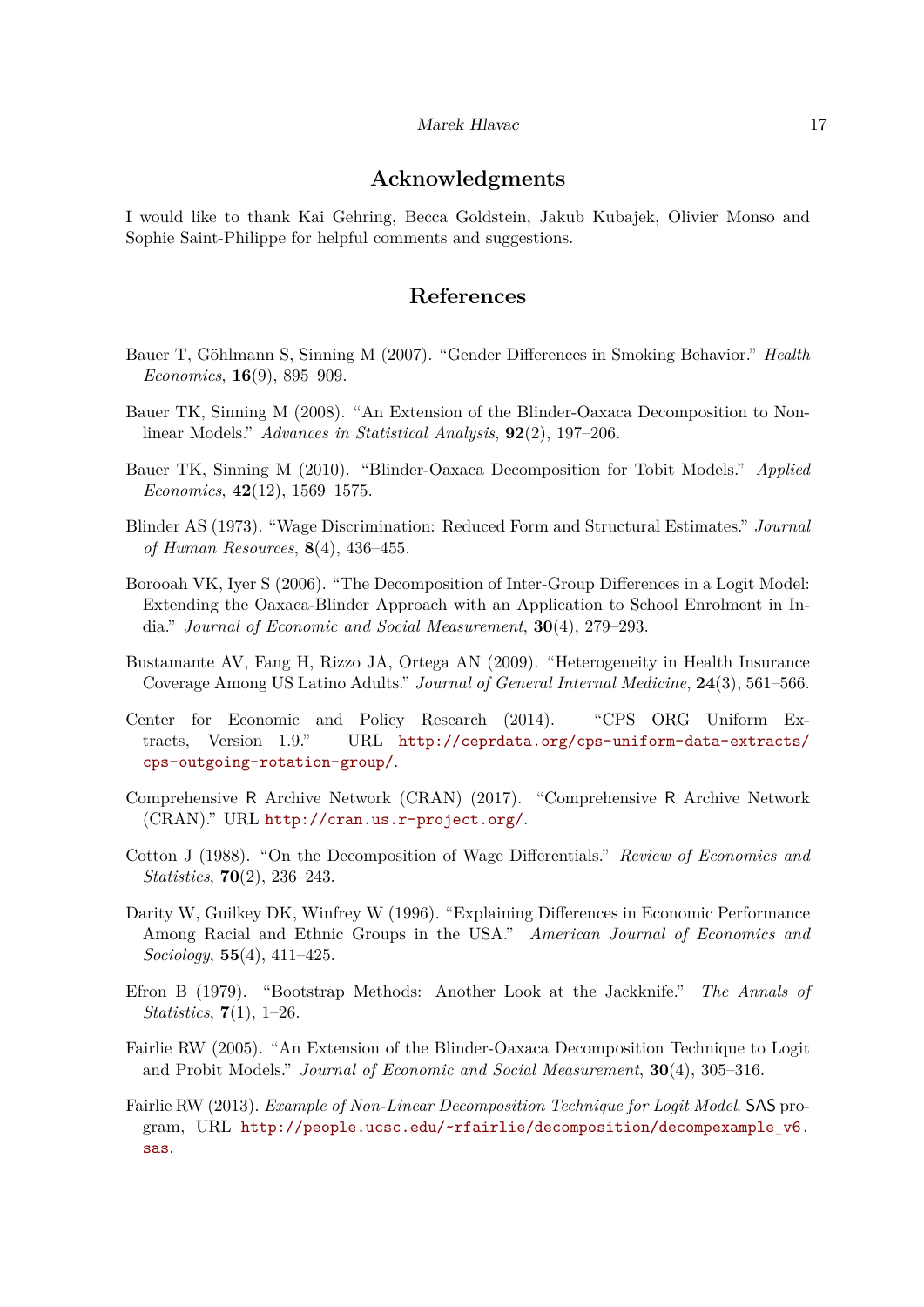- Gardeazabal J, Ugidos A (2004). "More on Identification in Detailed Wage Decompositions." *Review of Economics and Statistics*, **86**(4), 1034–1036.
- Holzer HJ, Hlavac M (2014). *Diversity and Disparities: America Enters a New Century*, chapter A Very Uneven Road: U.S. Labor Markets in the Past Thirty Years. Russell Sage Foundation, New York, NY, USA.
- Jann B (2006). fairlie*:* Stata *Module to Generate Nonlinear Decomposition of Binary Outcome Differentials*. Stata module, URL [http://econpapers.repec.org/software/bocbocode/](http://econpapers.repec.org/software/bocbocode/s456727.htm) [s456727.htm](http://econpapers.repec.org/software/bocbocode/s456727.htm).
- Jann B (2008). "The Blinder-Oaxaca Decomposition for Linear Regression Models." Stata *Journal*, **8**(4), 453–479.
- Kim C (2010). "Decomposing the Change in the Wage Gap Between White and Black Men Over Time, 1980-2005: An Extension of the Blinder-Oaxaca Decomposition Method." *Sociological Methods Research*, **38**(4), 619–651.
- LaLonde RJ, Topel RH (1992). *Immigration and the Work Force*, chapter The Assimilation of Immigrants in the U.S. Labor Market. The University of Chicago Press, Chicago, IL, USA.
- Munn IA, Hussain A (2010). "Factors Determining Differences in Local Hunting Lease Rates: Insights from Blinder-Oaxaca Decomposition." *Land Economics*, **86**(1), 66–78.
- Neumark D (1988). "Employers' Discriminatory Behavior and the Estimation of Wage Discrimination." *Journal of Human Resources*, **23**(3), 279–295.
- Oaxaca RL (1973). "Male-Female Wage Differentials in Urban Labor Markets." *International Economic Review*, **14**(3), 693–709.
- Oaxaca RL, Ransom MR (1999). "Identification in Detailed Wage Decompositions." *Review of Economics and Statistics*, **81**(1), 154–157.
- R Core Team (2017). R*: A Language and Environment for Statistical Computing*. R Foundation for Statistical Computing, Vienna, Austria. URL <http://www.R-project.org>.
- Reimers CW (1983). "Labor Market Discrimination Against Hispanic and Black Men." *Review of Economics and Statistics*, **65**(4), 570–579.
- SAS Institute (2017). SAS/STAT *Software*. SAS Institute Inc., Cary, NC, USA. URL [http:](http://www.sas.com/en_us/software/analytics/stat.html) [//www.sas.com/en\\_us/software/analytics/stat.html](http://www.sas.com/en_us/software/analytics/stat.html).
- Sinning M, Hahn M, Bauer TK (2008). "The Blinder-Oaxaca Decomposition for Nonlinear Regression Models." Stata *Journal*, **8**(4), 480–492.
- Stanley T, Jarrell SB (1998). "Gender Wage Discrimination Bias? A Meta-Regression Analysis." *Journal of Human Resources*, **33**(4), 947–973.
- StataCorp (2017). Stata *Statistical Software: Release 13*. StataCorp LP, College Station, TX, USA. URL <https://www.stata.com>.